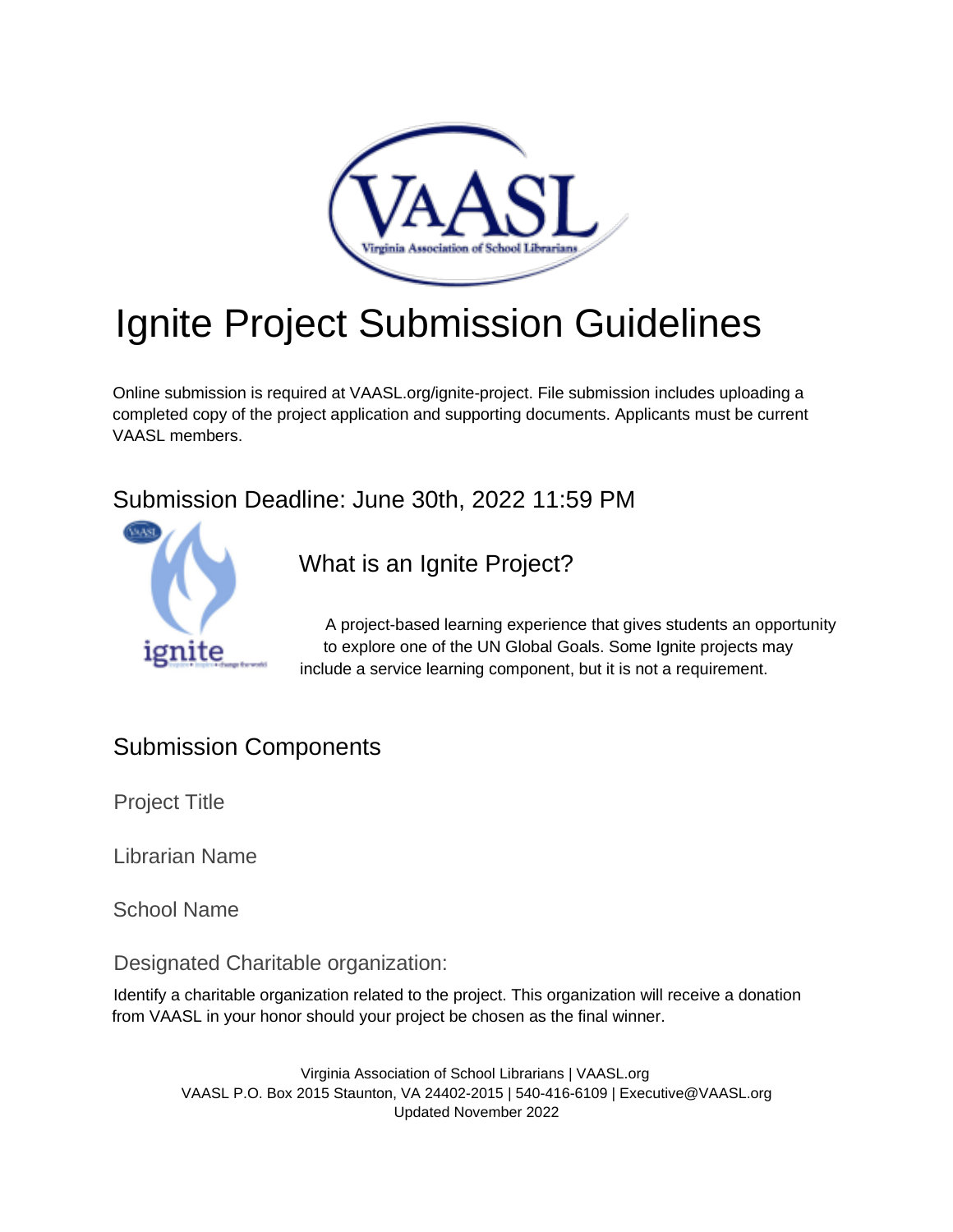#### **Partners**

In the Partners section, describe who was involved with this project to bring it to completion. Did you work with one class, a grade level, a department, an entire school, a club? What teachers collaborated with you? What community partners were involved? Or did you complete this on your own?

#### Global Goals

No Poverty Zero Hunger Good Health and Well-being Quality Education Gender Equality Clean Water and Sanitation Affordable and Clean Energy Decent Work and Economic Growth Industry, Innovation, and Infrastructure Reduced Inequalities Sustainable Cities and Communities Responsible Consumption and Production Climate Action Life Below Water Life on Land Peace, Justice, and Strong Institutions

#### National School Library Standards

Which AASL National School Library Standards were addressed in this project? *Standards can be accessed at standards.aasl.org. Example format: Inquire. Think. 1.* 

#### Project Overview

Explain how the project/UN Global Goal/service learning pieces were chosen. Was there a specific need in the community? Was it based on a student's desire to make a change? Did someone from the community connect with you and it sparked from there? How did this project begin and what was the hope/desire for it?

Provide a thorough description of actions taken in this project. Be sure to include dates.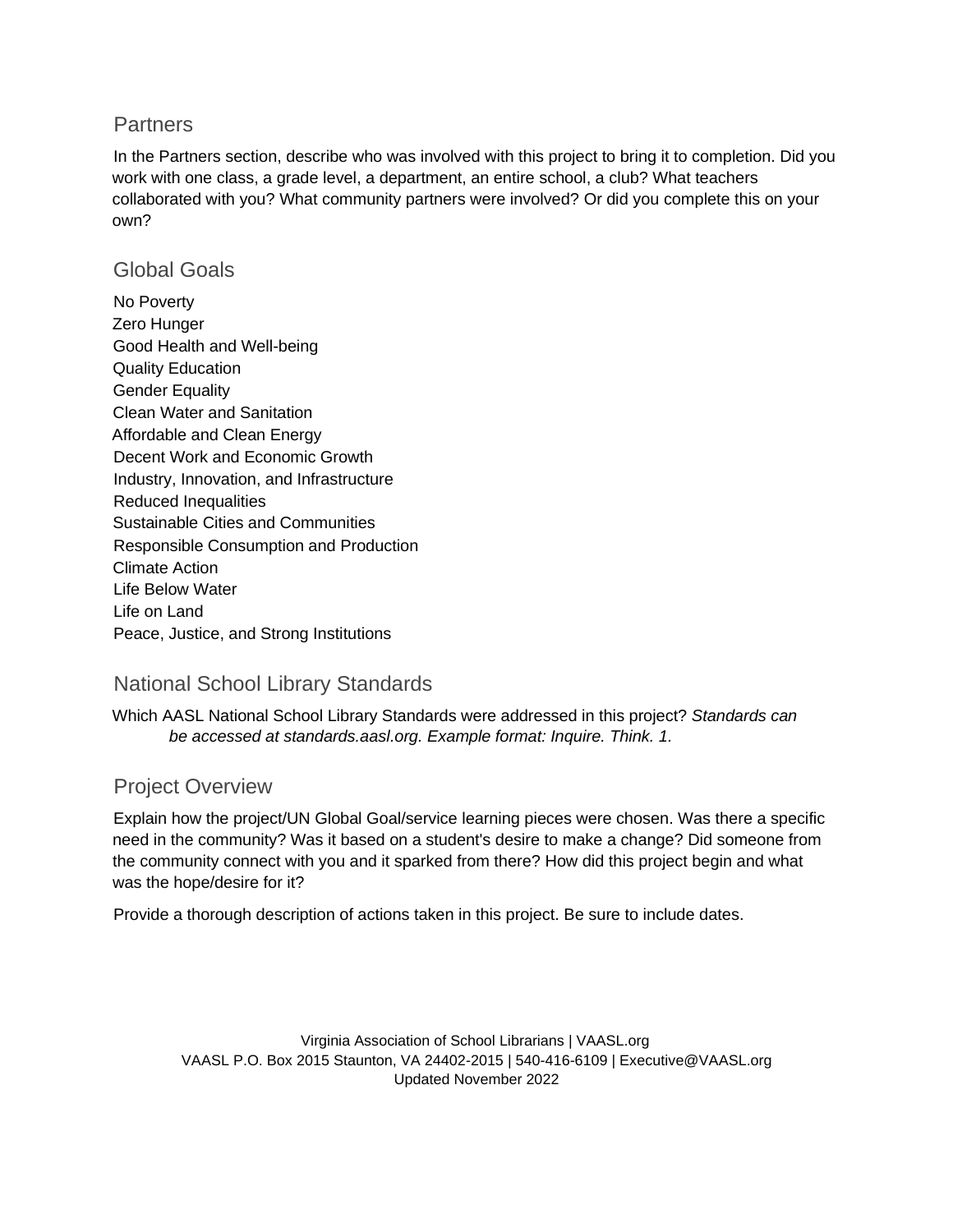#### Service Learning Component

If service learning was included in this project, describe the service component.

#### Learning Outcome

What did your students learn from this project?

#### Works Cited

Provide a list of resources, MLA or APA formatted.

#### Student Evidence

Provide five examples of student work, notes, or other sample components from the project. This may include photo evidence. Copies of photo releases should be kept on site by the applicant. District photo release documentation may be used.

Provide two examples of student reflections of the project in print, audio, or video formats.

#### Librarian Reflection

Provide a reflection of the experience, your personal learning, and what you will take forward from here. (No more than one page.)

#### Additional Information

What additional information should we consider? Links to online evidence may be included, such as video or photographic evidence provided to the school community.

### Format

Download the Ignite Project Application. Use the framework for completing the application. Upload final copies as a PDF file. These can be exported from most word processing, presentation, and scanning software. Video evidence can be uploaded as a file, or shared as a link in the final field of additional information.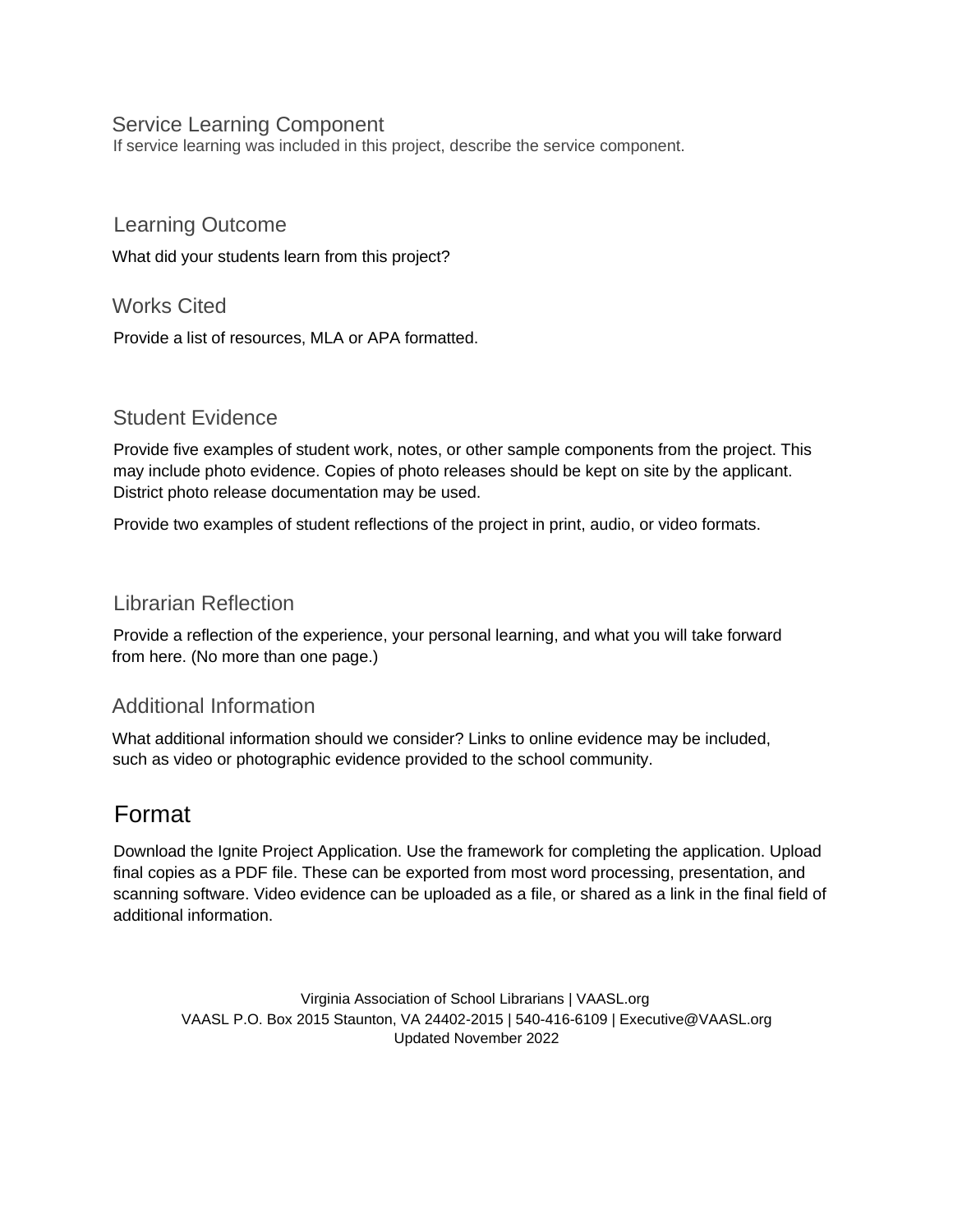# Rubric

|                                                 | 4                                                                                                                                                                                                                                                                                                                                                                         | 3                                                                                                                                                                                                                                                                                                                                                             | $\overline{2}$                                                                                                                                                                                                       | 1                                                                 |
|-------------------------------------------------|---------------------------------------------------------------------------------------------------------------------------------------------------------------------------------------------------------------------------------------------------------------------------------------------------------------------------------------------------------------------------|---------------------------------------------------------------------------------------------------------------------------------------------------------------------------------------------------------------------------------------------------------------------------------------------------------------------------------------------------------------|----------------------------------------------------------------------------------------------------------------------------------------------------------------------------------------------------------------------|-------------------------------------------------------------------|
| Project Title                                   |                                                                                                                                                                                                                                                                                                                                                                           |                                                                                                                                                                                                                                                                                                                                                               |                                                                                                                                                                                                                      |                                                                   |
| Partners<br>involved in the<br>project          |                                                                                                                                                                                                                                                                                                                                                                           |                                                                                                                                                                                                                                                                                                                                                               |                                                                                                                                                                                                                      |                                                                   |
| <b>Global Goal</b><br>chosen and<br>explain why | The goal was<br>chosen and<br>the reason<br>why was<br>written in<br>complete<br>sentences.<br>The<br>explanation<br>showed<br>specific<br>evidence of<br>the<br>connections<br>between the<br>students, the<br>community<br>(local or<br>global), and the<br>impact this<br>project could<br>have. Why<br>this project<br>was<br>needed is<br>detailed in<br>the answer. | The goal was<br>chosen and<br>the reason<br>why was given<br>with<br>limited<br>evidence of<br>connections<br>between the<br>students/comm<br>unity(local or<br>global)/ and<br>the project<br>impact. Why<br>this project is<br>needed was<br>shared with<br>limited<br>examples.The<br>explanation<br>was written<br>with<br>some<br>grammatical<br>errors. | Either the<br>goal or the<br>reason why<br>is missing.<br>Or the<br>evidence<br>lacks<br>significantly<br>in regards to<br>connecting<br>the project to<br>the<br>students and<br>community<br>(local or<br>global). | Neither the<br>goal or reason<br>why is<br>provided.              |
| Project<br>Overview                             | A list of<br>actions with<br>dates are<br>provided in<br>complete<br>sentences.                                                                                                                                                                                                                                                                                           | A list of<br>actions with<br>dates are<br>provided in<br>incomplete<br>sentences.                                                                                                                                                                                                                                                                             | Either a list of<br>actions or the<br>dates are<br>missing.                                                                                                                                                          | Neither the list<br>of actions or<br>the<br>dates are<br>missing. |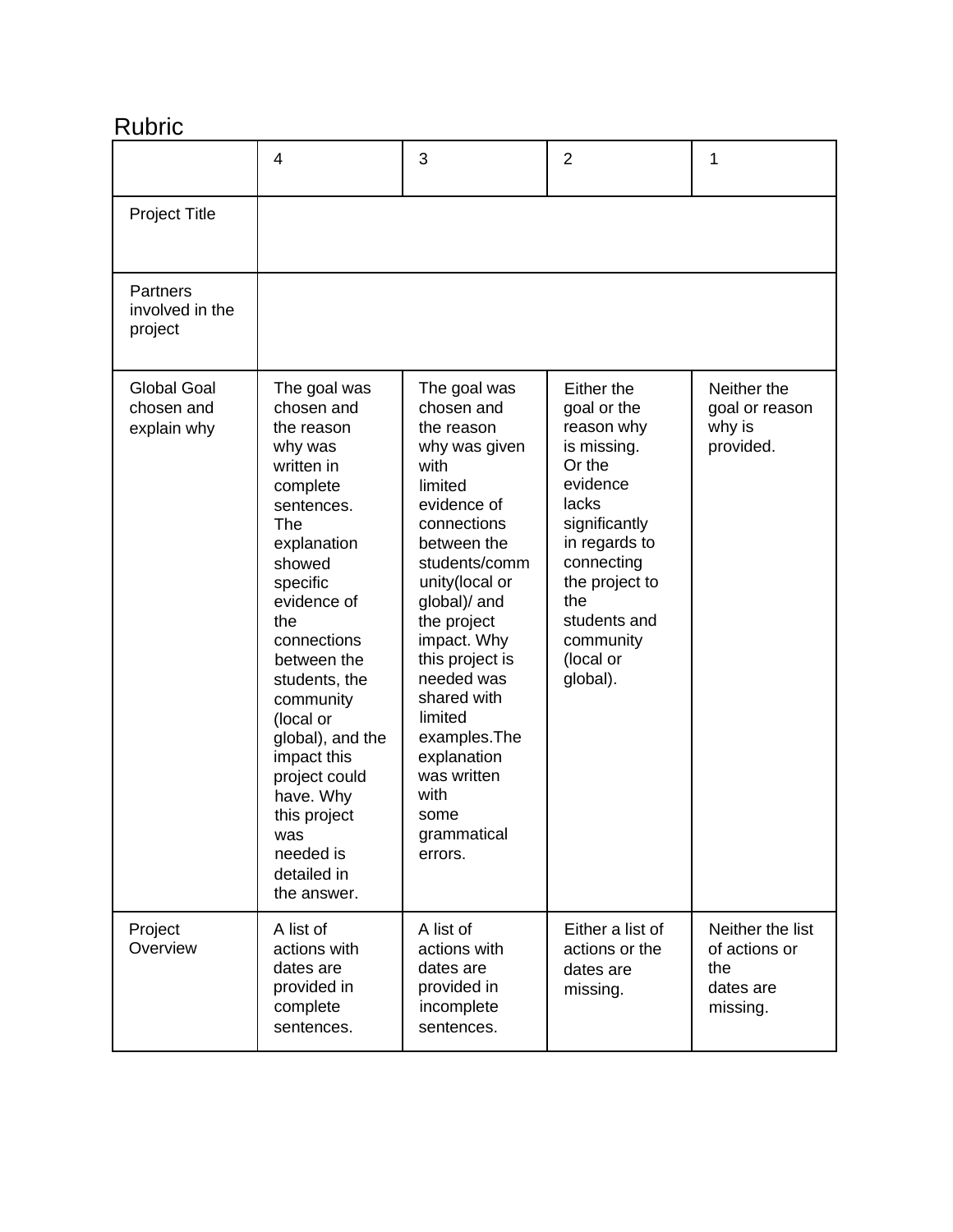| Learning<br>Outcome | The outcome<br>is provided in<br>clear, complete<br>sentences and<br>includes how<br>the goals were<br>met. | The outcome<br>is provided<br>but is written<br>ın<br>incomplete<br>sentences. | The outcome<br>is unclear and<br>İS<br>written in<br>incomplete<br>sentences. | The outcome<br>was not<br>provided. |
|---------------------|-------------------------------------------------------------------------------------------------------------|--------------------------------------------------------------------------------|-------------------------------------------------------------------------------|-------------------------------------|
|---------------------|-------------------------------------------------------------------------------------------------------------|--------------------------------------------------------------------------------|-------------------------------------------------------------------------------|-------------------------------------|

| <b>Student</b><br><b>Reflections</b>                                                                                                                                                                                                                                                                                          | Two strong<br>student<br>reflections are<br>included                                                        | One strong<br>student<br>reflection is<br>included                           | One weak<br>student reflection<br>is included                      | No student<br>reflection is<br>included.                                                                           |  |
|-------------------------------------------------------------------------------------------------------------------------------------------------------------------------------------------------------------------------------------------------------------------------------------------------------------------------------|-------------------------------------------------------------------------------------------------------------|------------------------------------------------------------------------------|--------------------------------------------------------------------|--------------------------------------------------------------------------------------------------------------------|--|
| Clarifying Notes and Examples: Student reflections will look different across grade and skill<br>levels. Kindergarten students will likely have illustrated reflections with short sections of text<br>and an accompanying teacher transcription of dictation. Older students will have a<br>handwritten or typed reflection. |                                                                                                             |                                                                              |                                                                    |                                                                                                                    |  |
| Reference<br>Sources                                                                                                                                                                                                                                                                                                          | References<br>are an<br>integrated<br>component of<br>the student<br>project                                |                                                                              | References<br>are included                                         | References<br>not included                                                                                         |  |
| <b>AASL</b><br><b>Standards</b><br>Addressed                                                                                                                                                                                                                                                                                  | <b>AASL</b><br>National<br>School<br>Library<br><b>Standards</b><br>integrated<br>throughout<br>the process | <b>AASL</b><br>National<br>School<br>Library<br><b>Standards</b><br>included |                                                                    | <b>AASL</b><br>National<br>School<br>Library<br><b>Standards</b><br>not<br>included                                |  |
| Photo/Video<br>Evidence<br>Included                                                                                                                                                                                                                                                                                           | Evidence is<br>included which<br>follows both<br>the process<br>and the final<br>outcome.                   | Evidence is<br>included but<br>only the final<br>outcome is<br>provided.     | Evidence is<br>included but<br>only the<br>process is<br>provided. | Evidence is not<br>included or<br>there is not<br>clear<br>distinction<br>between<br>process and<br>final outcome. |  |